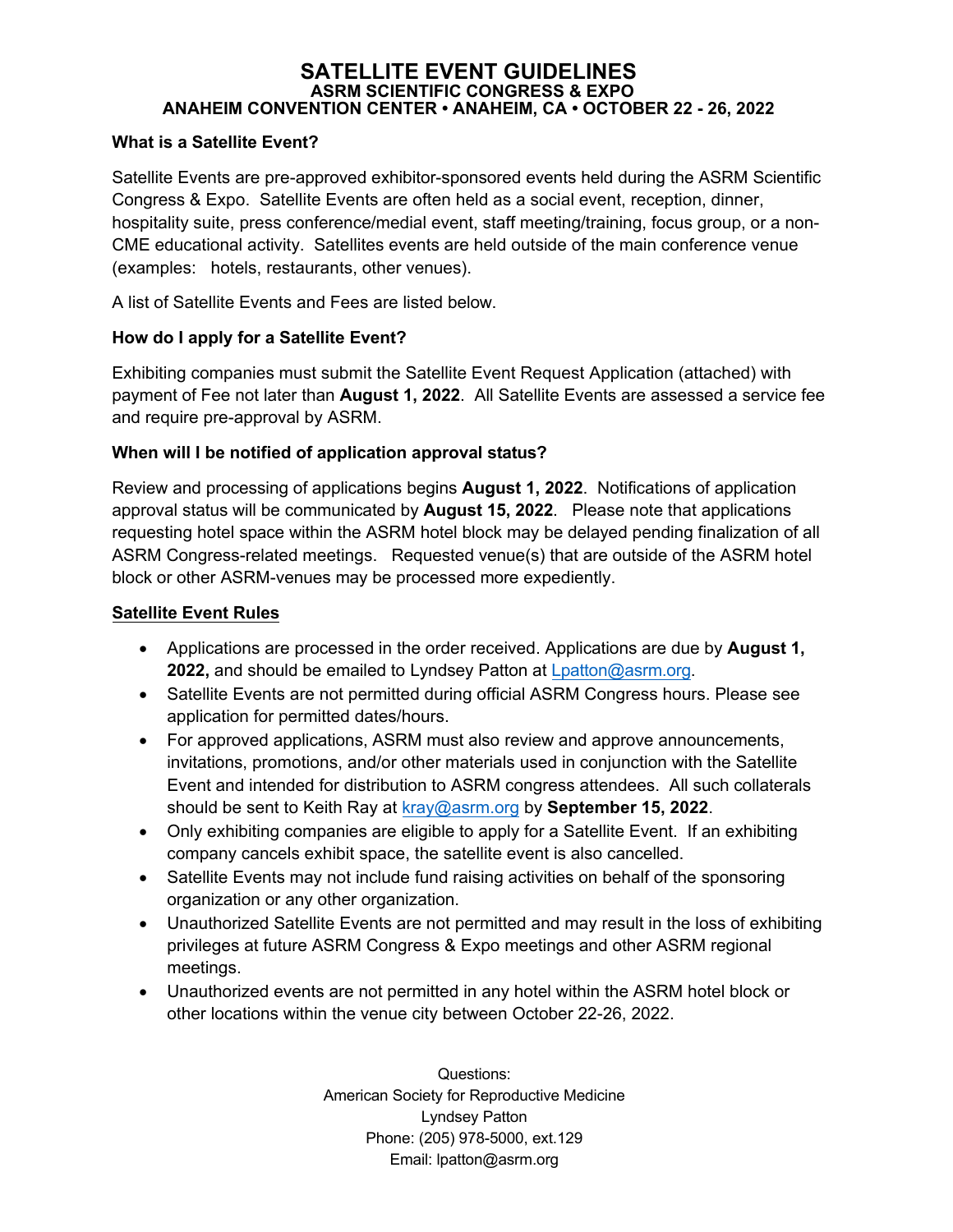# **SATELLITE EVENT APPLICATION ASRM SCIENTIFIC CONGRESS & EXPO ANAHEIM CONVENTION CENTER • ANAHEIM, CA • OCTOBER 22 - 26, 2022**

# **Types of Meetings**

Exhibitors may, with ASRM approval, hold certain types of exhibitor-supported Satellite Events during the ASRM Scientific Congress & Expo. Types of permitted meetings include:

**Non-CME Symposium/Satellite Events** – An educational symposium or event which does not provide CME credits to participants. This can include any event that features key presenters or discusses company services or products, abstracts or posters. The fee provides access to the ASRM Congress participants but does not include hotel charges for room rental, audio visual, food, airline travel, etc.

**Fees**: Less than 100 participants - \$4,000 • 101 – 250 participants - \$8,000 • 250+ participants - \$12,000

**Social Event** – Events are recognized as social functions if they provide no educational portion. For example: receptions, dinners, breakfasts at which no featured, scheduled, or impromptu speaker will provide an educational presentation, no posters or abstracts available and/or no discussion of company services/products. This includes all social events to which ASRM Scientific Congress & Expo delegates are invited.

**Fees**: Less than 100 participants - \$3,000 • 101 – 250 participants - \$5,000 • 250+ participants - \$8,000

**Focus Group** - Demographic target group of people used to gather opinions or data descriptive of the population represented by the sample selected. Groups of 15 people or less and is one day only. **Fee**: \$1,500

**Hospitality Suite** – A meeting room or suite to which ASRM Congress attendees may go during nonrestricted times to meet with representatives of a company. If additional satellite/social event(s) occurs within the suite (for example: non-CME educational presentation) additional satellite/social event fee(s) may apply.

**Fees**: \$2,500 per day

**Staff Meeting** – Meeting space for staff meetings must be submitted through ASRM. Staff meetings may include staff debriefings, trainings, etc. Staff meeting space must be for exhibit staff use only and will be required to follow the same restricted meeting schedule as assigned to symposia/social/ satellite events, with one exception: staff meeting space may be requested for anytime on Saturday and Sunday. If you require meeting space, you must complete the satellite event application, and a letter must accompany the application stating that only employees of the exhibiting company or organization will be in attendance. **Fees**: \$300 per day

**Investigator Meeting** – An investigator meeting is held by a clinical trial sponsor to conduct protocol and GCP training and allow participants an opportunity to ask questions about clinical trial conduct. The meeting typically includes clinical research associates, clinical research coordinators, clinical investigators, medical monitors, quality assurance, and senior management.

**Fees**: Less than 100 participants - \$2,000 • 101 – 250 participants - \$4,000 • 250+ participants - \$6,000